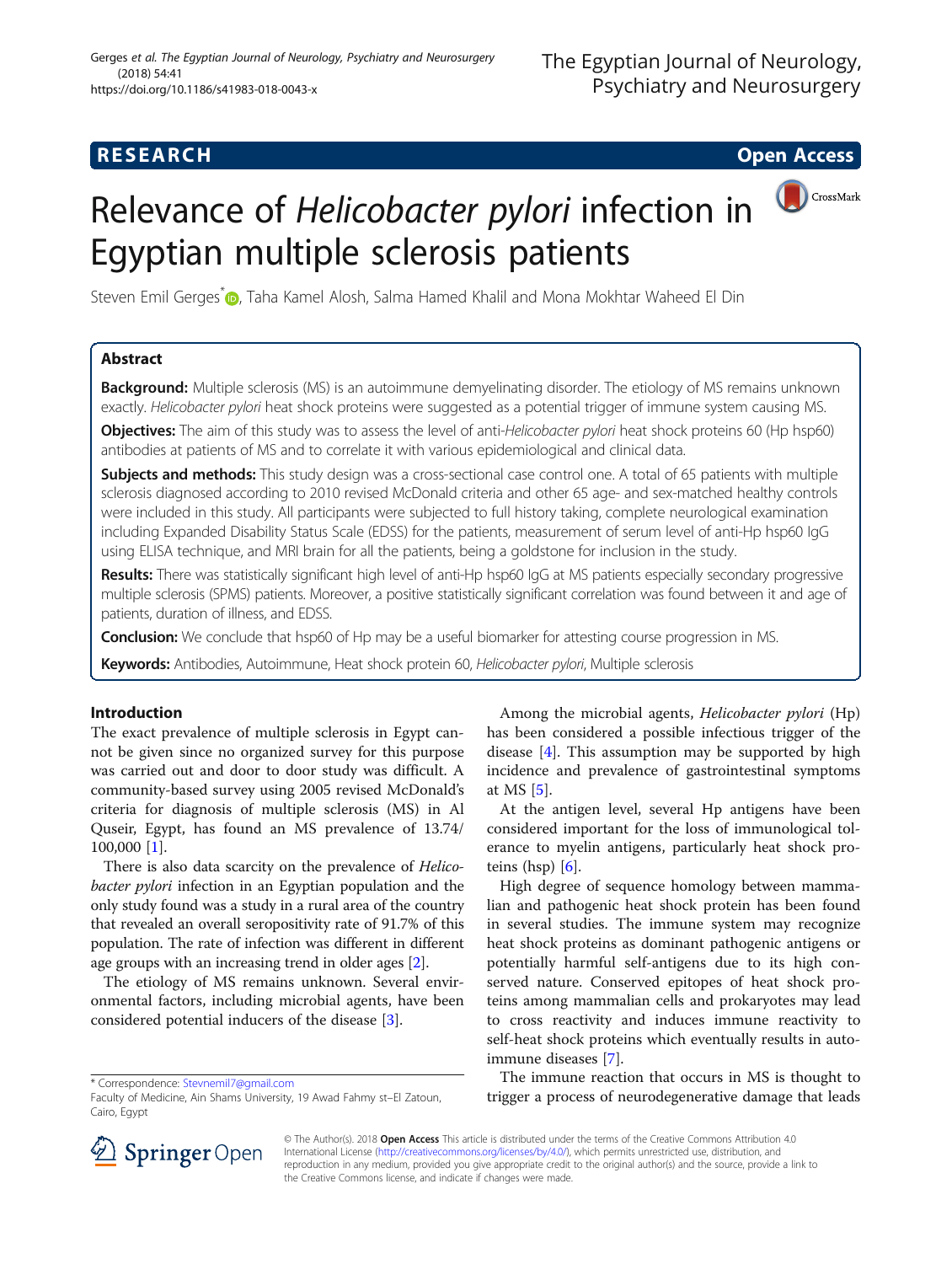to clinical signs. In this scenario, extracellular hsp, namely hsp60 and hsp70, exacerbates the immune response by acting as an adjuvant for myelin peptides and as a proinflammatory cytokines [\[8](#page-5-0)].

In the past, high levels IgG antibodies against hsp70 have been reported in the cerebrospinal fluid (CSF) of patients with MS. However, significant difference in the levels of antibodies against hsp27, hsp60, or hsp90 was not observed [[9\]](#page-5-0).

Antibody responses to Hp-specific hsp60 have not been studied in great detail in MS despite being one of the most immunogenic heat shock proteins [\[10\]](#page-5-0).

In the present study, we assess the level of this antibody in patients with MS as a biomarker for the inflammatory processes and for possible etiological role.

#### Subjects and methods

A group of 65 patients with MS from the outpatient MS clinic of Ain Shams University hospital chosen randomly and a group of 65 age- and sex-matched healthy controls were included in this study. The study was performed between July 2016 and July 2017. The procedures followed were in accordance with the ethical standards of the responsible committee on human experimentation and with the principles of Helsinki Declaration [[11](#page-5-0)]. Informed consent was obtained from all participants, and ethical committee permission from our institution was obtained before starting our work. Inclusion criteria were as follows: patients known to have MS according to revised 2010 McDonald criteria for diagnosis of MS [[12\]](#page-5-0). Exclusion criteria were as follows: patients with neuromylitis optica (Devic's disease) or other demyelinating and inflammatory disorders of central nervous system (CNS), and other chronic medical disorders (diabetes mellitus, chronic kidney disease, chronic liver disease, other endocrinal disorders).

All the participants were subjected to the following: clinical evaluation including general medical history and examination, full neurological history and examination, diagnosis of definite MS according to revised 2010 McDonald criteria for diagnosis of MS [\[12](#page-5-0)], assessment of severity of MS in each patient by using Expanded Disability Status Scale (EDSS) [[13](#page-5-0)], and quantitative assessment of the level of IgG antibodies against Hp hsp60 at the serum of both cases and controls by using enzymelinked immunosorbent assay (ELISA) technique; the detection range of the kit was from (78.13–5000 pg/mL) and the materials and instruments were obtained from Elabscience biotechnology [\(www.elabscience.com\)](http://www.elabscience.com). Magnetic resonance imaging (MRI) brain (all cases were subjected to MRI brain with T1 weighted with and without contrast, T2 weighted and fluid-attenuated inversion recovery (Flair) scans to apply proposed MAGNIMS criteria for diagnosis of MS [\[14\]](#page-5-0)).

#### Statistical analysis

Statistical presentation and analysis of the present study was conducted, using the mean, standard deviation, student t test, Chi-square, linear correlation coefficient, and analysis of variance (ANOVA) tests. Collected data in this study were analyzed using the statistical package for the social sciences (SPSS, version 17; SPSS Inc., Chicago, Illinois, USA).

Unpaired Student  $T$  test was used to compare between two groups in quantitative data. Chi-square test was used to compare independent row and column variables without indicating strength or direction of the relationship. Fisher's exact test and Yates' corrected chi-square are computed for analysis of contingency tables. Linear correlation coefficient was used for detection of correlation between two quantitative variables in one group. ANOVA test was used for comparison among different times in the same group in quantitative data.

#### Results

The study included 65 patients with definite multiple sclerosis and 65 age- and sex-matched healthy individuals. The case group included 17 males (26.15%) and 48 females (73.85%) and their age ranged from 15 to 60 years with mean age of  $34.723 \pm 9.711$  years. Forty-two patients (64.2%) were diagnosed as relapsing remitting multiple sclerosis (RRMS), 22 patients (33.85%) were diagnosed as secondary progressive multiple sclerosis (SPMS), and 1 patient (1.54%) was diagnosed as primary progressive multiple sclerosis (PPMS). The age of onset of multiple sclerosis among the cases ranged from 13 to 49 years old with the mean age of onset was  $26.908 \pm 7.814$  years. The duration of MS among the cases ranged from 1 to 28 years with the mean duration was 14.5 years. The EDSS ranged from 2 to 7 while the median EDSS was 4.5. The control group included 20 males (30.77%) and 45 females (69.23%) and their age ranged from 18 to 38 years with mean age of  $35.215 \pm 9.672$  years. These data are presented in Table [1.](#page-2-0)

In our study, we found a high statistically significant difference in level of Hp hsp60 IgG in cases compared to controls  $(P = 0.001)$ . There was no significant statistical difference between level of anti-Hp hsp60 IgG at male and female patients of MS ( $P = 0.646$ ). As regard the course of the MS, patients with SPMS were found to have statistically significant higher levels of anti Hp hsp60 IgG compared to those with RRMS course  $(P =$ 0.001). These data are presented in Table [2](#page-2-0).

Correlation between age of MS patients and the level of anti-Hp hsp60 IgG showed that there is a statistically significant correlation between them  $(P = 0.008)$  (Fig. [1](#page-3-0)). A statistically significant correlation was also found between anti-Hp hsp60 IgG and duration of MS  $(P =$ 0.012) (Fig. [2](#page-3-0)). However, in both previous figures, the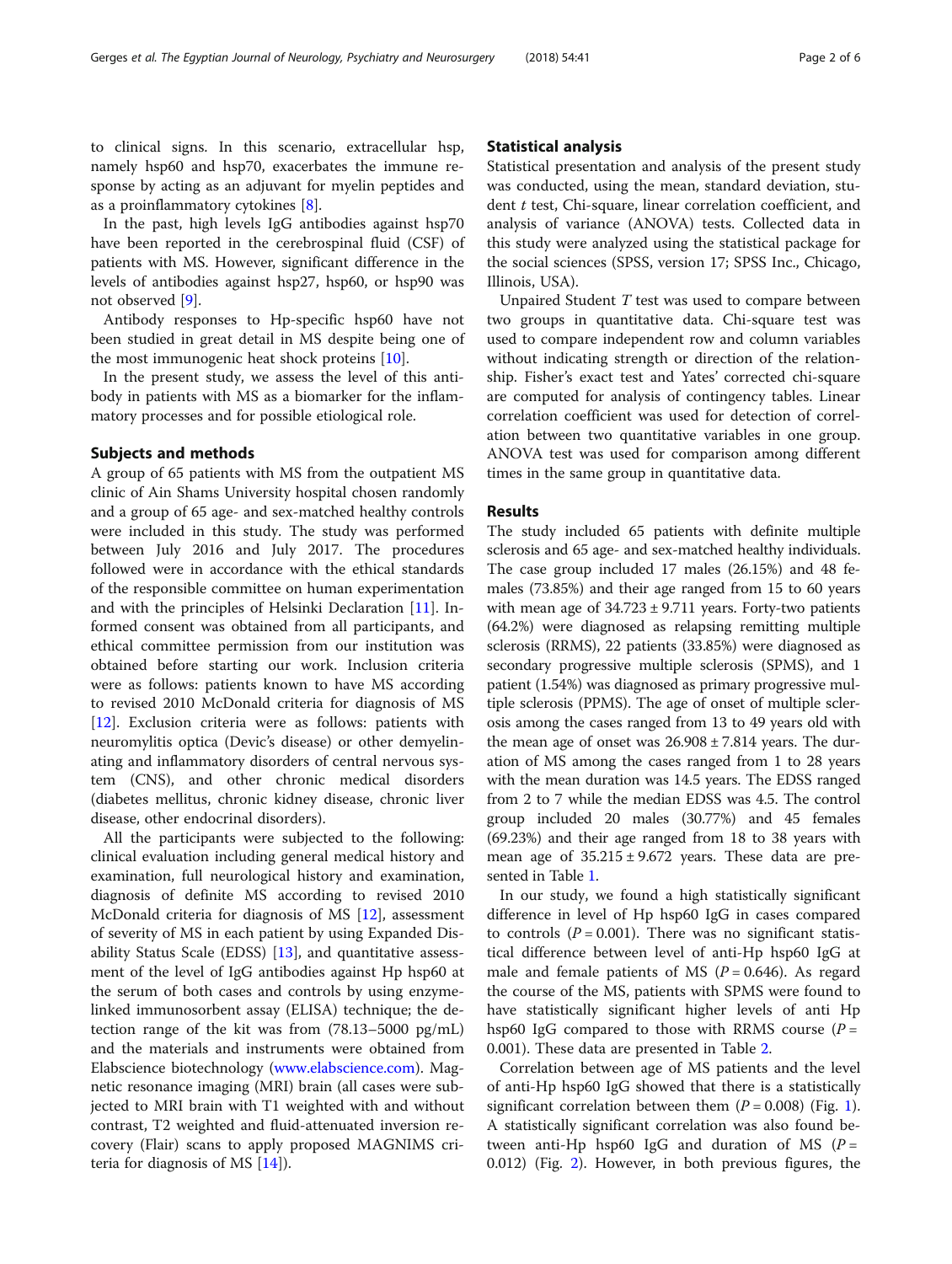SD standard deviation, RRMS relapsing remitting multiple, SPMS secondary progressive multiple sclerosis, PPMS primary progressive multiple sclerosis,

correlation coefficient (r) was 0.3 which means moderate positive relationship, even being statistically significant. This means that the high level of anti-hsp60 IgG is moderately positively correlated with the age of MS patients and duration of MS. A statistically significant strong positive correlation was found between the level of anti-hsp60 IgG and scores of EDSS  $(P = 0.001)$  (Fig. [3](#page-4-0)).

EDSS expanded disability status scale

Mean ± SD 3421.538 ± 1385.999 2570.846 ± 1479.420

#### **Discussion**

Antibody responses to Hp-specific hsp60 has not been studied in great detail in MS except at one study by Efthymiou and colleagues [\[15\]](#page-5-0) that suggested a possible relation between infection by  $H$ . *pylori* species containing hsp60 antigens and triggering of MS.

These data encouraged the design of this study in order to investigate such relation and to correlate the results with various epidemiological and clinical data.

In this study, there was a significant higher level of anti Hp hsp60 IgG at MS patients compared with healthy controls, the level was especially high at SPMS patients suggesting a possible relation between infection by Hp species containing this Ag and pathogenesis of MS especially SPMS phenotype. Similar results were found by Efthymiou and colleagues [\[15](#page-5-0)]. This high level of reactivity of anti-Hp hsp60 at SPMS may support the recent evidence that B cells and antibodies play an important role at pathogenesis of progressive forms of MS and that compartmentalized CNS inflammation is one of the driving processes behind neurodegeneration and progression at MS; such theory is consolidated by identification of meningeal ectopic B cell follicles in SPMS patients and by successful use of B cell depleting therapy in PPMS patients [\[16](#page-5-0)]. Such findings may be also related to the genotype of different populations and how it affects the predisposition to MS and reaction to different antigens; a study by Atya and colleagues showed that interleukin 17 F (IL-17 F) CT genotype and C allele may be associated with a susceptibility to MS in Egyptian population by a gender-dependent mechanism that contributes to unique predisposition in females [\[17](#page-5-0)]. Another Egyptian study showed that signal transducer and activator of transcription 4 (STAT4) polymorphism was significantly associated with multiple sclerosis in Egyptian population [[18\]](#page-5-0). Such relation between genotype

Table 2 Comparison between cases and controls as regard level of anti-Hp hsp60 IgG and its distribution at gender and course of MS patients

Range 1150–5000 550–5000 550–5000 550–5000 550–5000 550–5000 550–6001\*

Gender 17 3555.882 ± 1416.160 0.462 0.646 Female 48 3373.958 ± 1387.175

Cases **Cases** Test or Anti-hsp60 IgG level (pg/ml) Test or ANOVA

Case Control Control Control Control Case  $t$  P value

 $N$  Mean  $\pm$  SD  $T$  or  $F$  P value

Anti hsp60 IgG level (pg/ml) Groups Groups T test

| Course of MS                                                                          | <b>RRMS</b> | 42 | $2775.000 + 1186.098$                                                                                                                                   | 24.836 | $< 0.001$ <sup>*</sup> |
|---------------------------------------------------------------------------------------|-------------|----|---------------------------------------------------------------------------------------------------------------------------------------------------------|--------|------------------------|
|                                                                                       | <b>SPMS</b> |    | 4702.273 ± 709.708                                                                                                                                      |        |                        |
|                                                                                       | PPMS        |    | $2400.000 + 0.000$                                                                                                                                      |        |                        |
| secondary progressive multiple sclerosis, PPMS primary progressive multiple sclerosis |             |    | hsp60 heat shock protein 60, lqG immunoqlobulin G, SD standard deviation, ANOVA analysis of variance, RRMS relapsing remitting multiple sclerosis, SPMS |        |                        |

Gender Groups Chi-square

Table 1 Descriptive statistics of the study

<span id="page-2-0"></span>

|  | Gerges et al. The Egyptian Journal of Neurology, Psychiatry and Neurosurgery | (2018) 54:41 | Page 3 of 6 |
|--|------------------------------------------------------------------------------|--------------|-------------|
|  |                                                                              |              |             |

|                 | Case      |                                  | Control      |                    | Total              |               |          |           |
|-----------------|-----------|----------------------------------|--------------|--------------------|--------------------|---------------|----------|-----------|
|                 | Ν         | %                                | N            | %                  | N                  | %             | $\chi^2$ | $P$ value |
| Male            | 17        | 26.15                            | 20           | 30.77              | 37                 | 28.46         | 0.340    | 0.560     |
| Female          | 48        | 73.85                            | 45           | 69.23              | 93                 | 71.54         |          |           |
| Total           | 65        | 100.00                           | 65           | 100.00             | 130                | 100.00        |          |           |
| Age             |           | Groups                           |              |                    |                    |               | $T$ test |           |
|                 | Case      |                                  |              | Control            |                    |               | $\tau$   | P value   |
| Range           | $18 - 60$ |                                  |              | $15 - 60$          |                    |               | $-0.290$ | 0.773     |
|                 |           | Mean $\pm$ SD 34.723 $\pm$ 9.711 |              | $35.215 \pm 9.672$ |                    |               |          |           |
| Course of MS    |           |                                  |              |                    |                    |               |          |           |
|                 |           |                                  | N            |                    | $\frac{0}{0}$      |               |          |           |
| <b>RRMS</b>     |           |                                  | 42           |                    | 64.62              |               |          |           |
| <b>SPMS</b>     |           |                                  | 22           |                    | 33.85              |               |          |           |
| PPMS            |           |                                  | $\mathbf{1}$ |                    | 1.54               |               |          |           |
| Total           |           |                                  | 65           |                    | 100.00             |               |          |           |
|                 |           |                                  | Range        |                    |                    | $Mean \pm SD$ |          |           |
| Age of MS onset |           | $13 - 49$                        |              |                    | $26.908 \pm 7.814$ |               |          |           |
| Duration of MS  |           |                                  | $1 - 28$     |                    | 14.5               |               |          |           |
|                 |           |                                  | Range        |                    | Median             |               |          |           |
| <b>EDSS</b>     |           |                                  | $2 - 7$      |                    | 4.5                |               |          |           |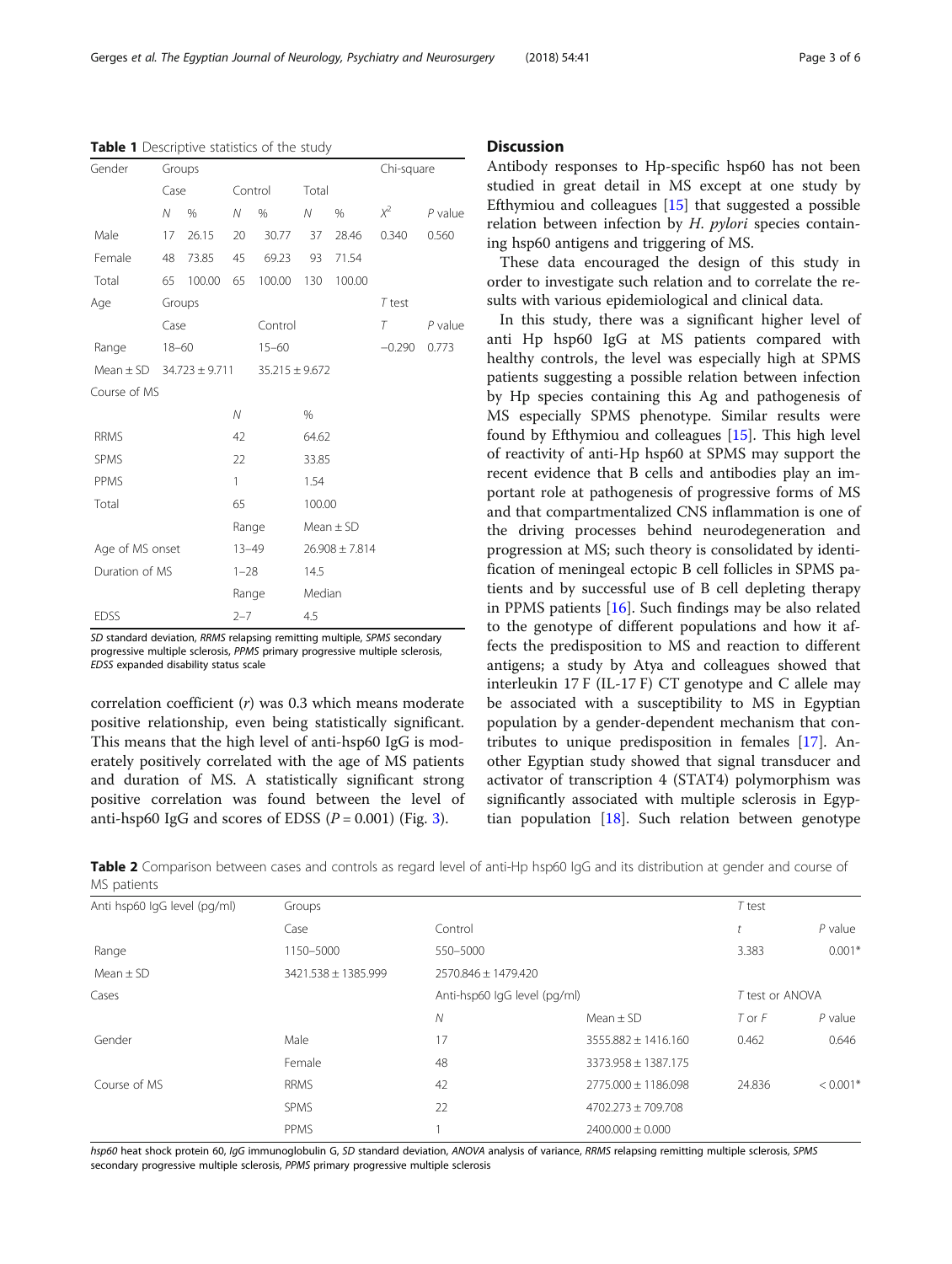and serum level of various antibodies need to be further studied.

A recent study by Lechner and collegues found a significant higher level of Hsp70 at serum of patients with RRMS and CIS than patients with SPMS and claimed that it can be used as a marker of inflammation at MS [[19](#page-5-0)]. This difference in results may be related to the difference in nature between the two types of heat shock proteins or the difference between antigens and antibodies.

In this study, there was also a significant correlation between age of the MS patients, duration of the illness, and EDSS of the patients on one the hand and the level of anti-Hp hsp60 IgG on the other hand but it was not

of high statistical significance. Similar results were also found by Efthymiou and colleagues [\[15\]](#page-5-0) for age of the patients and duration of illness but not for EDSS. Such findings may reflect the tendency of longstanding inflammation to elicit antibody responses to an expanded range of targets [[20\]](#page-5-0) but whether this is just an epiphenomenon or has a real contributing role at disease progression is a question need to be further assessed. Lechner and colleagues found no relation between Hsp70 level and age of MS patients [\[19](#page-5-0)].

In this study, no significant relation was found between gender of MS patients or the age of onset of the illness and the titer of anti-Hp hsp60 IgG; Efthymiou and colleagues



<span id="page-3-0"></span>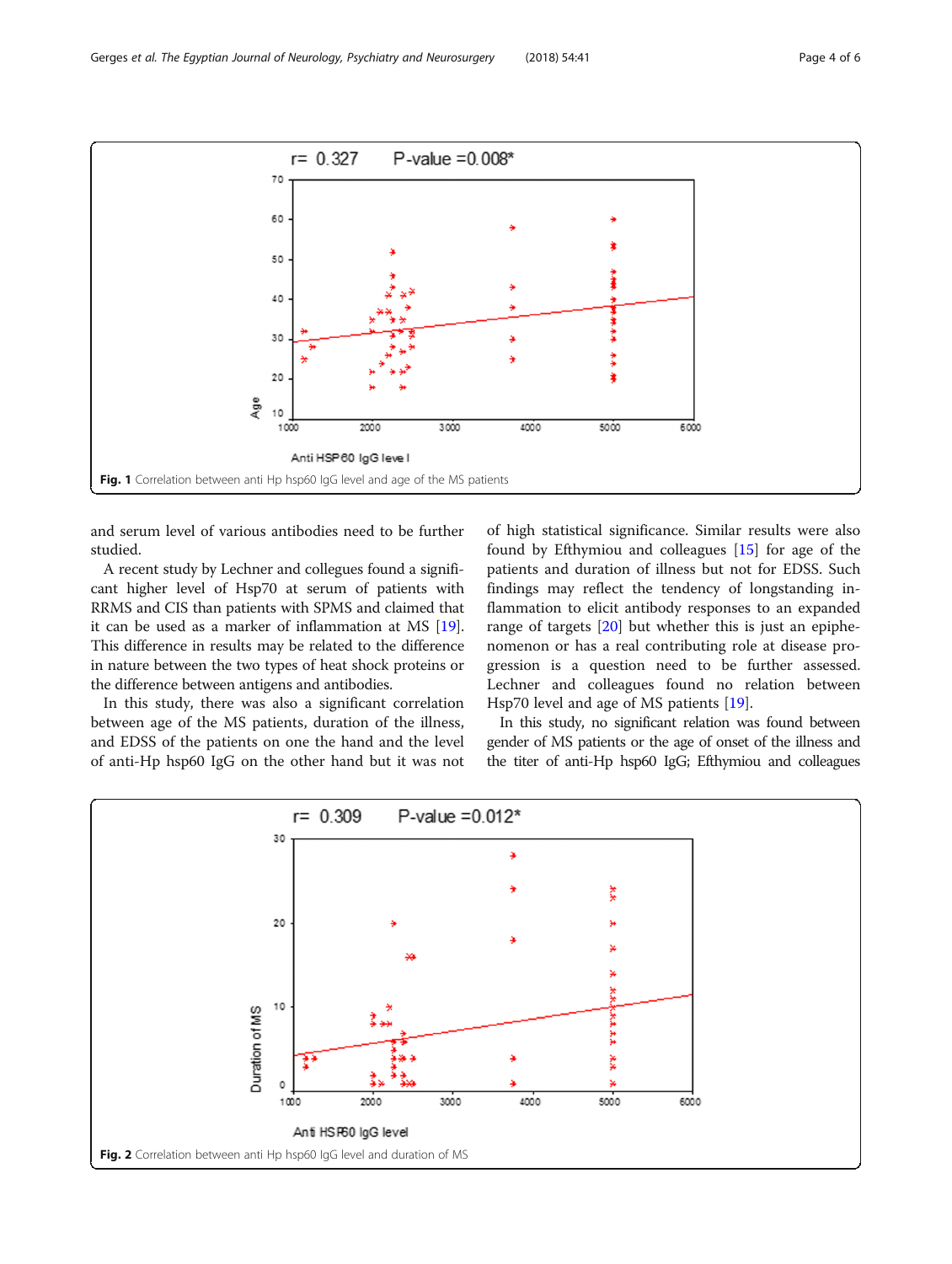[[15\]](#page-5-0) found a positive correlation with the age of onset but not for the gender, also Lechner and collegues found no relation between gender and Hsp70 level at MS patients [\[19](#page-5-0)].

Limitations of this study include the relatively small number of participants especially of SPMS patients, no correlation between gastrointestinal (GIT) symptoms and results. Also, no correlation of the results with the degree of patients' compliance with MS treatments. Moreover, the high financial cost of laboratory analysis of such antibodies at MS patients may be a barrier to its actual application as a marker for progression at disease.

#### Conclusion

We conclude from this study that high anti Hp hsp60 IgG level is correlated to MS patients especially SPMS. It can be used as a biomarker for progression of such disease, being significantly correlated to age and duration of illness in a moderate level and EDSS scores to a strong level.

#### Recommendations

There is a need for this study to be conducted with a larger number of participants, the relation between heat shock proteins of various species and pathogenesis of MS need to be further studied; there is a need for further studies investigating the role of Hp hsp60 specific T cell immune responses in MS patients which could clarify whether their presence in sera of MS patients is just an epiphenomenon or they play a real role at induction of the disease at genetically susceptible individuals; there is a need for further studies assessing the level of this antibody at sera of MS patients at relapse to detect if they play a role at disease exacerbation or not, and correlation between GIT symptoms and level of this antibody also needs to be studied. Also, the degree of compliance with MS medications and how it affects the level of those antibodies need to be further researched.

#### Abbreviations

CNS: Central nervous system; CSF: Cerebrospinal fluid; EDSS: Expanded Disability Status Scale; ELISA: Enzyme-linked immunosorbent assay; Et al: and others; FLAIR: Fluid attenuated inversion recovery; GIT: Gastrointestinal; Hp: Helicobacter pylori; HSPs: Heat shock proteins; Ig: Immuno globulin; IL: Interleukin; MAGNIMUS: Magnetic resonance imaging in MS; MRI: Magnetic resonance imaging; MS: Multiple sclerosis; OD: Optical density; PG: Picogram; PPMS: Primary progressive multiple sclerosis; RRMS: Relapsing remitting multiple sclerosis; SPMS: Secondary progressive multiple sclerosis; STAT4: Signal transducer and activator of transcription 4

#### Acknowledgements

Not applicable.

#### Funding

Self-financing.

#### Availability of data and materials

All data and materials that support findings in this manuscript are available. Please contact the author for data requests.

#### Authors' contributions

SE carried out the immunological studies and statistical analysis, MM participated in the sequence alignment and drafted the manuscript, TA and SH conceived of the study and participated in its design and coordination. All authors read and approved the final manuscript.

#### Ethics approval and consent to participate

The procedures followed were in accordance with the ethical standards of the responsible committee on human experimentation and with the principles of Helsinki Declaration. Informed consent was obtained from all participants and from patients' parents in the case of minors, and ethical committee permission from Faculty of Medicine Ain Shams university ethical committee at 24/9/2017.

#### Consent for publication

Not applicable.

#### Competing interests

The authors declare that they have no competing interests.

#### Publisher's Note

Springer Nature remains neutral with regard to jurisdictional claims in published maps and institutional affiliations.

<span id="page-4-0"></span>